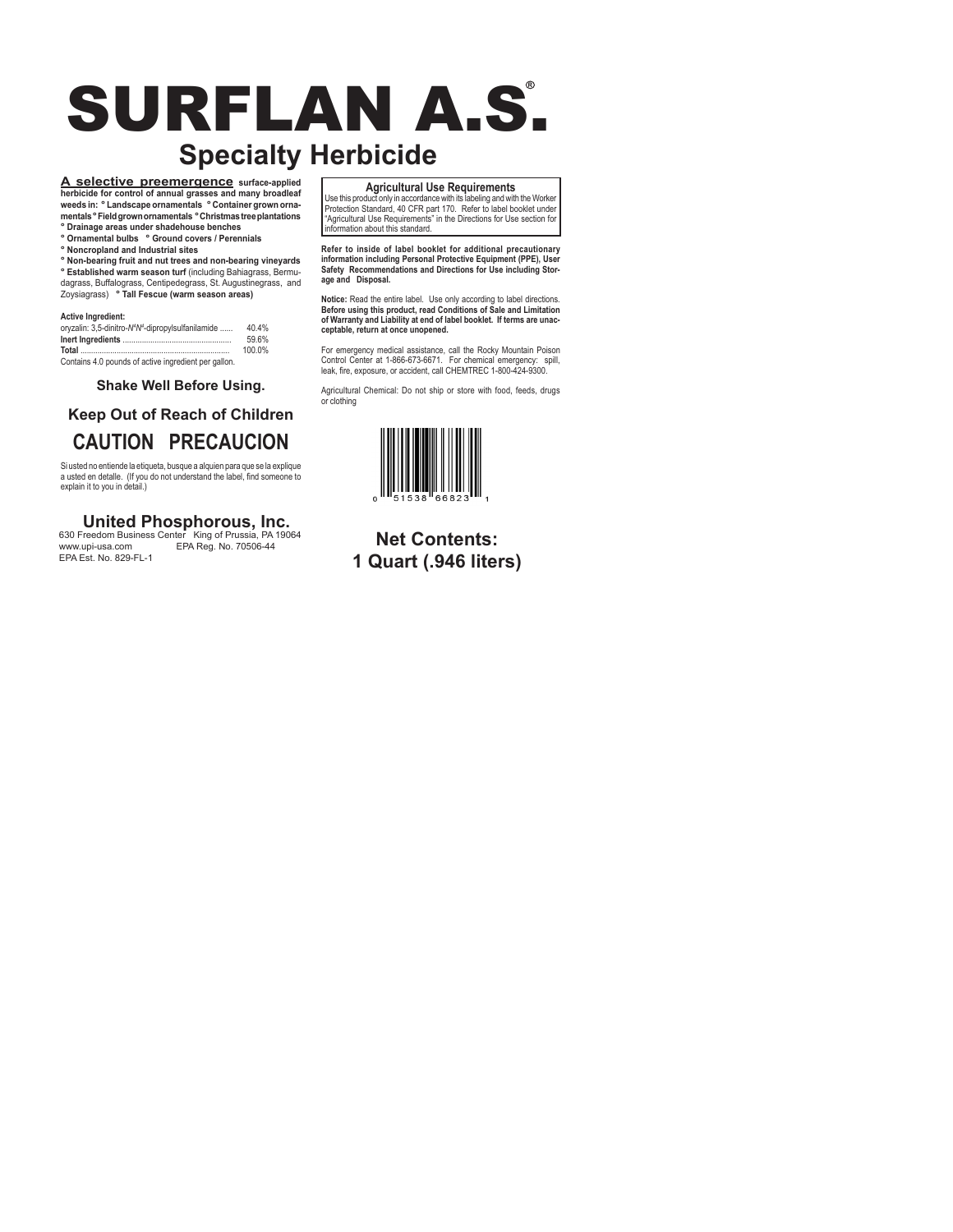# **Surflan A.S. R Specialty Herbicide**

A selective preemergence **surface-applied herbicide for control of annual grasses and many broadleaf weeds in: ° Landscape ornamentals** 

- **° Container grown ornamentals ° Field grown ornamentals**
- **° Drainage areas under shadehouse benches ° Ornamental bulbs ° Ground covers / Perennials**
- **° Christmas tree plantations**
- **° Noncropland and Industrial sites**

**° Non-bearing fruit and nut trees and non-bearing vineyards ° Established warm season turf (including** 

# **Shake Well Before Using. Keep Out of Reach of Children CAUTION PRECAUCION** Si usted no entiende la etiqueta, busque a alquien para que se la

**Bahiagrass, Bermudagrass, Buffalograss, Centipedegrass,** 

**St. Augustinegrass, and Zoysiagrass)**

**° Tall Fescue (warm season areas)**

#### **Active Ingredient:**

.<br>King of Prussia, PA 19064 EPA Reg. No. 70506-44

| <b>ACTIVE INDIANAL</b>                                                     |        |
|----------------------------------------------------------------------------|--------|
| oryzalin: 3,5-dinitro-N <sup>4</sup> N <sup>4</sup> -dipropylsulfanilamide | 40.4%  |
|                                                                            | 59.6%  |
|                                                                            | 100.0% |
| Contains 4.0 pounds of active ingredient per gallon.                       |        |

explique a usted en detalle. (If you do not understand the label, find someone to explain it to you in detail.)

Discard clothing and other absorbent materials that have been drenched or heavily contaminated with this product's concentrate. Do not reuse them. Follow manufacturers's instructions for cleaning / maintaining PPE. If no such instructions for washables exist, use detergent and hot water. Keep and wash PPE separately from other laundry.

For emergency medical assistance, call the Rocky Mountain Poison and Drug Center at 1-866-673-6671. For chemical emergency: Spill leak, fire, exposure or accident, call CHEMTREC 1-800-424-9300.

### **United Phosphorus, Inc.**

**Notice:** Read the entire label. Use only according to label directions. Before using this product, read Conditions of Sale and Limitation of Warranty and Liability at end of label booklet. If terms are unacceptable, return at once unopened.

Agricultural Chemical: Do not ship or store with food, feeds, drugs or clothing.

### **Precautionary Statements**

**Hazards to Humans and Domestic Animals CAUTION: Causes Eye Irritation ° Prolonged or frequently repeated contact may cause allergic reactions in some individuals. Avoid contact with eyes or clothing.** 

**Personal Protective Equipment (PPE) Applicators and other handlers must wear:** Long-sleeved shirt<br>and long pants, Chemical-resistant gloves, Shoes plus socks .<br>Mixers and loaders must wear a chemical-resistant apron in addition to other PPE.

Do not apply this product in a way that will contact workers, or other persons, either directly or through drift. Only protected handlers may be in the area during application. For any requirements specific to your State or Tribe, consult the agency responsible for pesticide regulation.

# **Engineering Controls Statements** When handlers use closed systems or enclosed cabs in a man-

ner that meets the requirements listed in the Worker Protection Standard (WPS) for agricultural pesticides [40 CFR 170.240 (d) (4-6)], the handler PPE requirements may be reduced or modified as specified in the WPS.

**User Safety Recommendations Users should:** Wash hands before eating, drinking, chewing gum, using tobacco or using the toilet. Remove clothing/PPE immediately if pesticide gets inside.

**Agricultural Use Requirements**<br>Use this product only in accordance with its labeling and with the<br>Worker Protection Standard, 40 CFR part 170. This Standard contains requirements for the protection of agricultural workers on farms, forests, nurseries, and greenhouses, and the handlers of agricultural pesticides. It contains requirements for training, decontamination notification, and emergency assistance. It also contains specific instructions and exemptions pertaining to the statements on this label about personal protective equipment (PPE), and restrictedentry interval. The requirements in this box only apply to uses of this product that are covered by the Worker Protection Standard. Do not enter or allow worker entry into treated areas during the restricted entry Interval (REI) of 24 hours. **Exception:** If the product is soil-injected or soil incorporated, the Worker Protection Standard, under certain circumstances, allows workers to enter the treated area if there will be no contact with anything that has been treated. Workers may enter treated areas without required PPE during the reentry interval following 1/2 to 1 inch of rainfall or irrigation if they are preforming tasks that do not involve contact with the soil subsur-face, otherwise, PPE required for early entry to treated areas that is permitted under the Worker Protection Standard and that involves  $\overline{\phantom{\mathsf{I}}}$  contact with anything that has been treated, such as plants, soil, or water, is: Coveralls, Chemical-resistant gloves, Shoes plus socks.

Then wash thoroughly and put on clean clothing. Remove PPE immediately after handling this product. Wash the outside of gloves before removing. As soon as possible, wash thoroughly and change into clean clothing.

#### **First Aid**

**If in eyes:** Hold eye open and rinse slowly and gently with water for 15-20 minutes. Remove contact lenses, if present, after the first 5 minutes, then continue rinsing. Call a poison control center or doctor for treatment advice.

Have the product container or label with you when calling a poison control center or doctor, or going for treatment. You may also contact the National Pesticide Information Center at 1-800-858-7378 for emergency medical treatment.

#### **Environmental Hazards**

This pesticide is toxic to fish. Do not apply directly to water, to areas where surface water is present or to intertidal areas below the mean high water mark. Do not contaminate water when disposing of equipment washwaters or rinsate. Cover or incorporate spills.

### **Directions for Use**

It is a violation of Federal law to use this product in a manner inconsistent with its labeling. Read all Directions for Use carefully before applying.

**Soil Preparation:** Surflan A.S. Specialty Herbicide controls weeds growing from seed. Surflan A.S. will not control emerged weeds. Surflan A.S. Specialty Herbicide does not control established weeds, weeds growing from stolens, rhizomes, or root pieces. Therefore, areas to be treated should be free of emerged weeds. Weed residues, prunings and trash should be thoroughly mixed into the soil or removed prior to treatment. In field applications, the soil should be in good tilth and free of clods at the time of application.

**Ground Application:** Apply Surflan A.S. Specialty Herbicide as a directed spray to the soil surface or over top of plants. Use only a properly calibrated, low-pressure herbicide sprayer that will apply the spray uniformly. Use screens no finer than 50 mesh in nozzles and in-line strainers. Apply the appropriate rate of Surflan A.S. Specialty Herbicide as outlined in "Crop Specific Use Directions" section of this label. In all cases, use sufficient water volume to obtain uniform coverage and deliver the desired rate of Surflan A.S. Specialty Herbicide to the treated area. The volume of water used is not critical, as long as the desired rate of Surflan A.S. Specialty Herbicide is delivered uniformly across the area treated. When calibrating, determine the volume of water delivered by the sprayer to a given area (1,000 sq ft, acre, etc.). Then mix the desired rate of Surflan A.S. Specialty Herbicide in the amount of water required to cover the entire area to be treated. As the amount of water used (spray volume) decreases, the importance of accurate calibration and uniform application increases. Check the sprayer daily to ensure proper calibration and uniform application. Maintain continuous agitation from mixing through application. Avoid spray pattern skips and overlaps that may result in incomplete cover- $\frac{1}{2}$ age or over-application.

**1.** Mark an area of 1,000 square feet (i.e. 20 by 50 feet or 25 by 40 feet). **2.** Place the sprayer on a level surface and add water noting the final evel of water in the spray tank.

**Non-Agricultural Use Requirements** he requirements in this box apply to uses of this product that are NOT within the scope of the Worker Protection Standard for Agricultural Pesticides (40 CFR Part 170). The WPS applies when is product is used to produce agricultural plants on farms, forests, nurseries, or greenhouses

**Entry Restrictions for Non-WPS Uses:** Keep all persons, children and pets out of treated area until sprays have dried.

#### **STORAGE AND DISPOSAL**

contaminate water, food or feed by storage or disposa **Pesticide Storage:** Store in original container only. In case of leak or spill, use absorbent materials to contain liquids and dispose of as waste. **Pesticide Disposal:** Wastes resulting from the use of this product may be disposed of on site or at an approved waste disposal facility. **Container Disposal:** Nonrefillable container. Do not reuse or refill this container. Clean container promptly after emptying.Triple rinse as follows: empty the remaining contents into plication equipment or a mix tank and drain for 10 seconds after the flow begins to drip. Fill the container 1/4 full with water and recap. Shake for 10 seconds . Pour rinsate into application equipment or a mix tank or store rinsate for later use or disposal. Drain for 10 seconds after the flow begins to drip. Repeat this procedure two more times. Offer for recycling if available ,or puncture and dispose of in a sanitary landfill, or by incineration, or, if allowed by state and local authorities, by burning. If burned, stay out of smoke.

**Precaution:** Do not allow the spray mixture to siphon back into water source.

**Surflan A.S. Specialty Herbicide Alone: Make sure** spray tank is clean and use only clean water. Fill spray tank 1/2 to 3/4 full. Start agitation and add the required amount of Surflan A.S. Continue agitation and finish filling the spray tank. Maintain continuous agitation until application is completed.

#### **Product Information**

Surflan A.S. Specialty Herbicide is a preemergence surface-applied product for the control of annual grasses and many broadleaf weeds in ornamental plantings, bulbs, ground covers/perennials, established warm-season turfgrass, Christmas tree plantations, non-bearing trees and vines, and non-cropland and industrial sites.

Surflan A. Specialty Herbicide s orange in color and may cause temporary discoloration of sprayed surfaces. If this discoloration is undesirable, it may be altered by using a commercially available colorant such as Blazon or removed by spraying surface with water or washing with an industrial cleaner immediately after application. Surflan A.S. may also be applied with mulch colorants, such as Mulch Magic or Nu-Mulch.

#### **Treatment of Plant Species Not Listed on the Label for Surflan A.S. Specialty Herbicide**

**Common Name**<br> **Scientific Name**<br> **Scientific Name**<br> **Scientific Name**<br> **Scientific Name** barley, little *Hordeum pusillum* barnyardgrass(watergrass) *Echinochloa crus-galli* bluegrass, annual *Poa annua* crabgrass, large *Digitaria sanguinalis* crabgrass, smooth *Digitaria ischaemum* cupgrass, southwestern *Eriochloa gracilis* foxtail, bristlegrass *Setaria magna* foxtail, giant *Setaria faberi* foxtail, green(pigeongrass)<br>foxtail\_robust foxtail, robust *Setaria robusta* foxtail, yellow *Setaria glauca* goosegrass(silver crabgrass) *Eleusine indica* Johnsongrass(seedling only)<br>*junglerice* junglerice *Echinochloa colonum* lovegrass, Mexican *Eragrostis mexicana* lovegrass, orcutt *Eragrostis orcuttiana* panicum, browntop<br>panicum, fall (spreading panicgrass)<br>panicum. Texas **Panicum** texanum (buffalograss), (Coloradograss) ryegrass, Italian *Lolium multiflorum* sandbur, field **Cenchrus incertus**<br>sandbur, field **Cenchrus incertus**<br>signalgrass (Brachiaria) *Brachiaria* spp.<br>sprandletop. red Le*ptochloa filiformis* signalgrass (Brachiaria) sprangletop, red *Leptochloa filiformis* witchgrass *Panicum capillare*

### **Aerial Application: Do not aerially apply this product.**

#### **Application**

Dactyloctenium aegyptium<br>Eriochloa gracilis Avena fatua<br>Panicum fasciculatum panicum, fall *Panicum dichotomiflorum* limitations before use.

**Special Use Precautions:** Apply only to established plants that have been transplanted into their growing location for a sufficient period of time to allow the soil to be firmly settled around the roots from packing and rainfall or irrigation.

**Handheld or Backpack Sprayer Application:** The amount of water used to apply Surflan A.S. Specialty Herbicide is not critical, but should be sufficient for uniform coverage of the target area. Calibrate by determining the volume of water required to treat 1,000 square feet. Use this calibration volume to determine the amount of water and Surflan A.S. Specialty Herbicide needed to treat the target area (see the following calibration example). **Note:** Sprayer calibration (volume of spray needed to treat 1,000

square feet) will vary with each individual operator.

#### **Steps in Calibration:**

**3.** Spray the marked area with sufficient volume of water to provide uniform coverage. Refill the sprayer to the same level as before measuring the amount of water added. The measured water added to the sprayer is the volume needed to cover 1,000 square feet. **4.** Determine the application rate (fl. oz./1,000 sq. ft.) for Surflan A.S. from the Crop Specific Use Directions section of this label. **5.** To each volume of water used as measured in step 3, add the amount of Surflan A.S. Specialty Herbicide as determined in step 4. **Example:** if the sprayer used 2 gallons of water to cover 1,000 square feet and the desired application rate of Surflan A.S. is 3 fluid oz. /

1,000 square feet, then you would add 3 fluid ounces of Surflan A.S. to every 2 gallons of water to be used. **Mixing Directions**

**Shake Well Before Using**

### **Surflan A.S. Specialty Herbicide Tank Mix Combi-**

**nations:** Prior to mixing, read and carefully follow all label instructions and precautions for each product added to the tank mixture. Vigorous, continuous agitation is required for all Surflan A.S. tank mixes. Sparger pipe agitators generally provide the best agitation in spray tanks.

**Mixing Order:** Fill the tank 3/4 full with clean water. Start agitation and add different formulation types in the order indicated below, allowing time for complete mixing and dispersion after addition of each product.

Allow extra mixing and dispersion time for dry flowable products. Add different formulation types in the following order:dry flowables (DF); wettable powders (WP); Surflan A.S. Specialty Herbicide and other aqueous suspensions (AS), flowables (F) and liquids (L); solu-tions (S); and emulsifiable concentrates (EC). Continue agitation and finish filling the spray tank with clean water. Maintain agitation until application is completed. If spraying and agitation must be stopped before the spray tank is empty, the materials may settle to the bottom. Settled materials must be completely resuspended before spraying is continued. A sparger agitator is particularly useful for this purpose. **Premixing:** When tank mixing, initial mixing and dispersion of certain dry flowable or wettable powder products may be improved by premixing with water (slurrying). Adding the slurried material to the spray tank through a 20 or 35 mesh wetting screen will help assure good initial dispersion.

#### **Equipment Cleaning**

#### **Activation and Cultivation**

### **Weeds Controlled by Surflan A.S. Specialty Herbicide**

# **Annual Grasses:**

| <b>Broadleaf Weeds:</b>                        |                         |
|------------------------------------------------|-------------------------|
| <b>Common Name</b>                             | <b>Scientific Name</b>  |
| bittercress                                    | Cardamine oligosperma   |
| carpetweed                                     | Mollugo verticillata    |
| chickweed, common                              | Stellaria media         |
| fiddleneck, coast                              | Amsinckia intermedia    |
| filaree, redstem                               | Erodium cicutarium      |
| filaree, whitestem                             | Erodium moschatum       |
| groundsel, common                              | Senecio vulgaris        |
| henbit                                         | Lamium amplexicaule     |
| knotweed, prostrate                            | Polygonum aviculare     |
| lambsquarters                                  | Chenopodium album       |
| pigweed, prostrate                             | Amaranthus blitoides    |
| pigweed, redroot                               | Amaranthus retroflexus  |
| pigweed, spring                                | Amaranthus hybridus     |
| pigweed, tumble                                | Amaranthus albus        |
| puncturevine                                   | Tribulus terrestris     |
| purslane, common                               | Portulaca oleracea      |
| pusley, Florida                                | Richardia scabra        |
| (Florida purslane), (Mexican clover), (pusley) |                         |
| rocket. London                                 | Sisymbrium irio         |
| rockpurslane, desert                           | Calandrinia ciliata     |
| shepherdspurse                                 | Capsella bursa-pastoris |
| spurge, prostrate                              | Euphorbia humistrata    |
| woodsorrel, yellow                             | Oxalis stricta          |

### **Weeds Suppressed by Surflan A.S. Specialty Herbicide**

Control of the following weeds may be erratic, ranging from poor to excellent, depending upon soil temperature, time of germination, depth of seed in the soil, and amount and timing of soil moisture:

|                        | acpar or occa in the ool, and amount and timing or ool molotul |
|------------------------|----------------------------------------------------------------|
| <b>Common Name</b>     | <b>Scientific Name</b>                                         |
| horseweed              | Conyza canadensis                                              |
| ladysthumb             | Polygonum persicaria                                           |
| lettuce, prickly       | Lactuca serriola                                               |
| mallow, common         | Malva neglecta                                                 |
| milkweed, climbing     | Sarcostemma cynanchoides                                       |
| morningglory           | lpomoea spp.                                                   |
| mustard, black         | Brassica nigra                                                 |
| mustard, wild          | Brassica kaber                                                 |
| nightshade, black      | Solanum nigrum                                                 |
| ragweed, common        | Ambrosia artemisiifolia                                        |
| smartweed              | Polygonum pensylvanicum                                        |
| sowthistle, annual     | Sonchus oleraceus                                              |
| spurge, spotted        | Euphorbia maculata                                             |
| teaweed (prickly sida) | Sida spinosa                                                   |
| velvetleaf             | Abutilon theophrasti                                           |
| wheat, volunteer       | Triticum spp.                                                  |

#### **CROP SPECIFIC USE DIRECTIONS**

#### **Ornamental Plantings**

#### **Tank Mix Combinations**

Tank mix combinations of Surflan A.S. Specialty Herbicide plus glyphosate, and many other labeled herbicides may be used to control undesirable vegetation in ornamental areas. Surflan A.S. Specialty Herbicide may also be tank mixed with Gallery\* herbicide and applied preemergence to broaden the spectrum of broadleaf weed control in .<br>ornamental areas. Applied as directed, these tank mixes of Surflar A.S. Specialty Herbicide will provide control of susceptible wed species listed on the respective labels. Refer to tank mix product labels for specific use directions precautions and limitations before use.

**Surflan A.S. Specialty Herbicide Plus glyphosate:** Tank mix combinations of Surflan A.S.Specialty Herbicide plus glyphosate are recommended to control existing undesirable vegetation. Applied as directed, Surflan A.S. plus glyphosate will provide poste-mergence control of susceptible weed species listed on the label for glyphosate and residual preemergence control of susceptible weed species listed on the label for Surflan A.S. Specialty Herbicide . Refer to the label for glyphosate for specific use directions, precautions and

**Precautions:** Do not apply sprays containing glyphosate over the top of ornamental plants. Extreme care must be exercised to prevent sprays containing glyphosate from coming in contact with foliage and stems of turfgrasses, trees, shrubs, or other desirable vegetation since severe damage or death may result. If spraying with glyphosate in areas adjacent to desirable plants, use a shield to prevent spray from contacting foliage and stems of desirable plants.

Rooted liners should be removed from their original growing containers and placed in new containers at least two weeks prior to treatment or injury may occur.

To avoid possible injury, do not apply Surflan A.S. Specialty Herbicide to: °Nursery, forest, or Christmas tree; seedling beds, cutting beds, or transplant beds. °Unrooted liners or cuttings that have been planted in pots for the first time. ° Pots less than four inches wide. ° Ground covers until they are established and well rooted. ° Ornamental plantings where there is likelihood of runoff onto lawn areas. ° Areas containing dichondra or cool season turfgrass species.

On container grown ornamentals where weed seed germination continues for extended periods of time, do not make repeat applications of Surflan A.S. for at least 90 days or crop injury may occur.

Applications of Surflan A.S. Specialty Herbicide over the top of plants with newly forming buds may cause injury. In this situation a directed

spray is recommended.

For soils treated with Surflan A.S. Specialty Herbicide during the previous season, plant only the ornamental species listed on this

label or injury may occur.

**Ice Plant:** When establishing unrooted ice plant on coarse textured soils in landscape plantings, do not exceed the 2 quart per acre rate of Surflan A.S. Specialty Herbicide or crop injury may occur.

**Note:** injury on the following plant species has been observed fol-lowing application of Surflan A.S. Specialty Herbicide and use is not recommended: *Deutzia gracilis* (slender deutzia) *Pseudotsuga menziesii* (Douglas-fir) *Thuja occidentalis* 'Techny' (Techny arborvitae) *Tsuga canadensis* (eastern hemlock) *Begonia spp.* (begonia) *Coleus hybridus* (coleus)

### **Surflan A.S. Specialty Herbicide May be Used on the Following Established Plant**

**Species:** 

(Note: Limitations on recommended treatment methods).

| <b>Broadcast Application Rates</b> |            |                                                                                                      |     |           |                     |  |  |
|------------------------------------|------------|------------------------------------------------------------------------------------------------------|-----|-----------|---------------------|--|--|
|                                    |            | Surflan A.S.                                                                                         |     | Min. time | <b>Total Amount</b> |  |  |
| Labeled                            |            | Length of Specialty Herbicide<br>allowed per<br>let/acre fl.oz/1000 sq fl applications year qt./acre |     |           |                     |  |  |
| <b>Use Site</b>                    | Control    |                                                                                                      |     |           |                     |  |  |
| Landscape                          | 2-4 months |                                                                                                      | 1.5 | 2 months  | 8                   |  |  |
| <b>Ornamentals</b> 3-6 months      |            | 3                                                                                                    | 2.2 | 4 months  | 12                  |  |  |
| Field-grown                        | 4-8 months | 4                                                                                                    | 3   | 4 months  | 12                  |  |  |
| and container 2-4 monthsl          |            | $\overline{c}$                                                                                       | 1.5 | 3 months  | 8                   |  |  |
| -grown                             | 3-6 months | 3                                                                                                    | 2.2 | 3 months  | 9                   |  |  |
| ornamentals   4-8 months           |            | 4                                                                                                    | 3   | 3 months  | 12                  |  |  |
|                                    |            |                                                                                                      |     |           |                     |  |  |

| <b>Scientific Name</b>        |
|-------------------------------|
| Chamaecyparis pisifera        |
| Chamaedorea cataractarum      |
| Chamaedorea costaricana       |
| Chamaedorea elegans           |
| Citrus spp.                   |
| Cornus florida                |
| Cryptomeria japonica          |
| Cupaniopsis anacardioides     |
| Cupressus arizonica (glabra   |
| Cupressocyparis leylandii     |
| Cupressus glabra              |
| <b>Cupressus sempervirens</b> |
| Dicksonia antarctica          |
| Elaeagnus angustifolia        |
| Eucalyptus camaldulensis      |
| Eucalyptus cinerea            |
| Eucalyptus nicholii           |
| Eucalyptus sideroxylon        |
| Ficus benjamina               |
| Fraxinus spp.                 |
| Ginkgo biloba                 |
| Gleditsia triacanthos         |
| Juniperus virginiana          |
| Koelreuteria paniculata       |
| Liquidambar styraciflua       |
| Magnolia grandiflora          |
| Malus spp.                    |

**Picea englemann** Picea glauca

*Morus alba* Picea abies

*Picea pungens* 

*Pinus aristata* **Pinus canariensis** *Pinus contorta Pinus radiata* Pinus spp. *Pinus strobus Pinus sylvestris Pinus thunbergiana Platanus occidentalis* American sycamore F Podocarpus spp. *Populus deltoides* **Prunus caroliniana** *Prunus glandulosa* Dwarf flowering almond C,F **Prunus laurocerasu** *Prunus mahaleh* **Prunus yedoensis Quercus** phellos Quercus rubra **Quercus spp.** *Salix babylonica* 

Swietenia mahogan *Tabebuia caraiba* **Tilia cordata** *Ulmus parvifolia* **Umbellularia californica Washingtonia robusta** 

| <b>Scientific Name</b>                            |
|---------------------------------------------------|
| Abelia grandiflora                                |
| Acacia redolens<br>Agavemericana                  |
| Agave macroculmis                                 |
| Anisodontea hypomandarum                          |
| Arctostaphylos stanfordiana                       |
| Astilbe chinensis                                 |
| Baccharis pilularis                               |
| Berberis thunbergii                               |
|                                                   |
| Bougainvillea spp.                                |
|                                                   |
|                                                   |
| Buxus microphylla                                 |
| Buxus microphylla japonica                        |
| <b>Buxus sempervirens</b><br>Callistemon citrinus |
| Cassia artemisioides                              |
| Ceanothus americanus                              |
| Ceanothus spp.                                    |
| Chaenomeies japonica                              |
| Chamaecyparis obtusa                              |
|                                                   |
| Chamaecyparis pisifera                            |
| Chamaecyparis pisifera spp.                       |
| Chrysalidocarpus lutescens                        |
| Cleyera japonica                                  |
| Coleonema pulchrum<br>Cornus alba                 |
| Cornus kousa                                      |
| Cornus stolonifera                                |
| Cotoneaster adpressus                             |
| Cotoneaster apiculatus                            |
|                                                   |

| <b>Scientific Name</b>                        | <u>Common Name</u>                                      | <b>Method C or F</b>      |
|-----------------------------------------------|---------------------------------------------------------|---------------------------|
| Chamaecyparis pisifera                        | Sawara-false cypress                                    |                           |
|                                               | Squarrosa-moss cypress                                  | F                         |
| Chamaedorea cataractarum                      | Cat Palm                                                | F                         |
| Chamaedorea costaricana                       | Palm                                                    | F                         |
| Chamaedorea elegans                           | Parlor palm                                             | F                         |
| Citrus spp.                                   | Citrus, ornamental                                      | C.F                       |
| Cornus florida                                | Dogwood, flowering                                      | F                         |
| Cryptomeria japonica                          | Cryptomeria, Japanese                                   | C,F<br>F                  |
| Cupaniopsis anacardioides                     | Carrot wood                                             |                           |
| Cupressus arizonica (glabra)                  | Cypress, Arizona                                        | C,F                       |
| Cupressocyparis leylandii<br>Cupressus glabra | Leyland cypress<br>Arizona cypress                      | C,F<br>C,F                |
| Cupressus sempervirens                        | Cypress, Italian                                        | C,F                       |
| Dicksonia antarctica                          | Tasmanian tree fern                                     | C,F                       |
| Elaeagnus angustifolia                        | Russian olive                                           | C,F                       |
| Eucalyptus camaldulensis                      | Red gum eucalyptus                                      | F                         |
| Eucalyptus cinerea                            | Eucalyptus, mealy                                       | F                         |
|                                               | Silver dollar eucalyptus                                | F                         |
| Eucalyptus nicholii                           | Eucalyptus, narrow-leaved                               | F                         |
| Eucalyptus sideroxylon                        | Eucalyptus, red ironbark                                | F                         |
| Ficus benjamina                               | Ficus                                                   | F                         |
| Fraxinus spp.                                 | Ash                                                     | F                         |
| Ginkgo biloba                                 | Ginkgo (Maidenhair tree)                                | C.F                       |
| Gleditsia triacanthos                         | Honey locust                                            | F                         |
| Juniperus virginiana                          | Redcedar, Eastern                                       | F                         |
| Koelreuteria paniculata                       | Goldenrain tree                                         | F                         |
| Liquidambar styraciflua                       | Sweetgum, American                                      | C,F                       |
| Magnolia grandiflora                          | Magnolia, Southern                                      | F                         |
| Malus spp.                                    | Crabapple                                               | F                         |
| Morus alba                                    | White mulberry                                          | Ë                         |
| Picea abies                                   | Pendula-weeping Norway spruce                           |                           |
|                                               | Repens-spreading Norway spruce                          |                           |
|                                               | Spruce, Norway                                          |                           |
| Picea englemanni                              | Spruce, Englemann                                       |                           |
| Picea glauca                                  | Spruce, white                                           |                           |
|                                               | Conica-dwarf Alberta spruce                             | . F F F F F F F F F F F F |
| Picea glauca conica                           | Dwarf Alberta spruce                                    |                           |
| Picea mariana                                 | Spruce, black                                           |                           |
| Picea pungens                                 | Glauca-Colorado blue spruce                             |                           |
|                                               | Hoopsii-Hoop's blue spruce<br>Koster-Koster blue spruce |                           |
|                                               | Spruce, Colorado                                        | C,F                       |
| Pinus aristata                                | Bristlecone pine                                        |                           |
| Pinus canariensis                             | Canary Island pine                                      | F<br>F<br>F               |
| Pinus contorta                                | Shore pine, beach pine                                  |                           |
| Pinus eldarica                                | Eldarica pine                                           | F                         |
| Pinus halepensis                              | Aleppo pine                                             | C,F                       |
| Pinus radiata                                 | Monterey pine                                           | F                         |
| Pinus spp.                                    | Pine                                                    | C,F                       |
| Pinus strobus                                 | Eastern white pine                                      | F                         |
| Pinus sylvestris                              | Scotch pine                                             | F                         |
| Pinus thunbergiana                            | Japanese black pine                                     | F                         |
| Platanus occidentalis                         | American sycamore                                       | F                         |
| Podocarpus spp.                               | Podocarpus                                              | F                         |
| Populus deltoides                             | Cottonwood                                              | F                         |
| Prunus caroliniana                            | Laurelcherry, Carolina                                  | F                         |
| Prunus glandulosa                             | Dwarf flowering almond                                  | C,F                       |
| Prunus laurocerasus                           | Laurelcherry, English                                   | F                         |
| Prunus mahaleb                                | Cherry, Mahaleb                                         | F                         |
| Prunus yedoensis                              | Yoshino flowering cherry                                | F                         |
| Pyrus communis                                | Pear                                                    | F<br>F                    |
| Quercus palustris                             | Pin oak                                                 | F                         |
| Quercus phellos                               | Willow oak                                              |                           |
| Quercus rubra                                 | Red oak                                                 | C,F<br>C,F                |
| Quercus spp.<br>Salix babylonica              | Oak<br>Babylon weeping willow                           | F                         |
|                                               | Corkscrew willow                                        | F                         |
| Schinus molle                                 |                                                         | F                         |
| Swietenia mahogani                            | California pepper tree<br>Mahogany                      | F                         |
| Tabebuia caraiba                              | Yellow tab                                              | F                         |
| Tilia cordata                                 | Linden, little leaf                                     | C,F                       |
| Ulmus parvifolia                              | Chinese elm                                             | F                         |
| Umbellularia californica                      | California laurel                                       | F                         |
|                                               |                                                         |                           |

| ments may be reduced or modified                                                                                   | Users who wish to use Surflan A.S. Specialty Herbicide on plant species<br>not recommended on this label may determine the suitability for use by                                                                           | finish filling the spray tank with clean water. Maintain agitation until<br>application is completed. If spraying and agitation must be stopped                                                                                                                                              | spurge, spolled<br>teaweed (prickly sida)<br>velvetleaf           | <i>Eupnorbia maculata</i><br>Sida spinosa<br>Abutilon theophrasti                                                                                    | Trees                                                               | Recommended Treatment Method                                             | F = Field Grown     | Arctostaphylos stanfordiana<br>Astilbe chinensis                              | ----------<br>Manzanita, Stanford<br>Astilbe/false spirea                  |  |
|--------------------------------------------------------------------------------------------------------------------|-----------------------------------------------------------------------------------------------------------------------------------------------------------------------------------------------------------------------------|----------------------------------------------------------------------------------------------------------------------------------------------------------------------------------------------------------------------------------------------------------------------------------------------|-------------------------------------------------------------------|------------------------------------------------------------------------------------------------------------------------------------------------------|---------------------------------------------------------------------|--------------------------------------------------------------------------|---------------------|-------------------------------------------------------------------------------|----------------------------------------------------------------------------|--|
| ecommendations<br>before eating, drinking, chewing<br>he toilet.                                                   | treating a small number of such plants at a recommended rate. Prior<br>to treatment of larger areas, the treated plants should be observed for<br>any sign of herbicidal injury during 30 to 60 days of normal growing      | before the spray tank is empty, the materials may settle to the bottom.<br>Settled materials must be completely resuspended before spraying is<br>continued. A sparger agitator is particularly useful for this purpose.                                                                     | wheat, volunteer                                                  | Triticum spp.                                                                                                                                        | <b>Scientific Name</b><br>Abies balsamea<br>Abies concolor          | <b>Common Name</b><br>Fir. balsam<br>Fir. white                          | C = Container Grown | Baccharis pilularis<br>Berberis thunbergii                                    | Covotebush<br>Aurea-golden Japanese barberry<br>Crimson pygmy barberry     |  |
| ediately if pesticide gets inside.<br>t on clean clothing. Remove PPE<br>is product. Wash the outside of           | conditions to determine if the treatment is non-injurious to the target<br>plant species. The user assumes responsibility for any plant damage<br>or other liability resulting from use of Surflan A.S. Specialty Herbicide | <b>Premixing:</b> When tank mixing, initial mixing and dispersion of cer-<br>tain dry flowable or wettable powder products may be improved by<br>premixing with water (slurrying). Adding the slurried material to the<br>spray tank through a 20 or 35 mesh wetting screen will help assure | <b>CROP SPECIFIC USE DIRECTIONS</b>                               |                                                                                                                                                      | Abies fraseri<br>Abies grandis<br>Abies veitchi                     | Fir. fraser<br>Fir, grand<br>Fir. Vietch                                 |                     | Bougainvillea spp.                                                            | Atropurea-redleaf Japanese barberry<br>Barberry, Japanese<br>Barbara Karst |  |
| oon as possible, wash thoroughly                                                                                   | on plant species not recommended on this label.                                                                                                                                                                             | good initial dispersion.                                                                                                                                                                                                                                                                     | <b>Ornamental Plantings</b>                                       | Surflan A.S. Specialty Herbicide is recommended for use on certain                                                                                   | Abies lasiocarpa<br>Abutilon hybridum                               | Fir. alpine<br>Albus-flowering maple                                     |                     |                                                                               | California gold<br>Scarlet O'Hara<br>Texas dawn                            |  |
| st Aid                                                                                                             | Aerial Application: Do not aerially apply this product.                                                                                                                                                                     | <b>Equipment Cleaning</b><br>If a buildup of material occurs on the walls of the spray tank, it should                                                                                                                                                                                       |                                                                   | landscape container- and field-grown established ornamental plants,<br>including: trees and shrubs; ground covers/perennials, flowers, non-          |                                                                     | Luteus-flowering maple<br>Roseus-flowering maple                         |                     | Buxus microphylla<br>Buxus microphylla iaponica                               | Littleleaf boxwood<br>Boxwood, Japanese                                    |  |
| rinse slowly and gently with water<br>ontact lenses, if present, after the<br>nsing. Call a poison control center  | <b>Chemigation:</b> Do not apply this product through any type of<br>irrigation system.                                                                                                                                     | be removed between fillings by washing with soap and water and rins-<br>ing thoroughly. Tanks, lines, screens and nozzles should be cleaned<br>thoroughly after each use.                                                                                                                    |                                                                   | bearing fruit and nut trees, nonbearing vineyards; and in the production<br>of ornamental bulbs (See "Ornamental Bulbs" for special use directions). | Acer gimmala                                                        | Tangerine-flowering maple<br>Vesuvius red-flowering maple<br>Flame maple |                     | <b>Buxus sempervirens</b><br>Callistemon citrinus<br>Cassia artemisioides     | Boxwood, common<br>Bottlebrush, lemon<br>Cassia, feathery                  |  |
| abel with you when calling a poison<br>for treatment. You may also contact                                         | For orchard crops, including citrus, pome fruits, stone fruits, and<br>tree nuts, apply product only as a strip treatment in the tree rows;                                                                                 | <b>Activation and Cultivation</b>                                                                                                                                                                                                                                                            |                                                                   | <b>Broadcast Application Rates</b><br>Total Amount<br>Surflan A.S.<br><b>Min. time</b>                                                               | Acer rubrum<br>Acer saccharinum<br>Acer spp.                        | Red sunset maple<br>Silver maple<br>Maple                                |                     | Ceanothus americanus<br>Ceanothus spp.<br>Chaenomeies japonica                | Jersevtea, redroot<br>Wild lilac<br>Flowering quince                       |  |
| tion Center at 1-800-858-7378 for                                                                                  | do not apply to row middles or drive rows.                                                                                                                                                                                  | Surflan A.S. Specialty Herbicide will remain stable on the soil surface<br>up to 21 days following application. In the absence of timely rainfall,<br>irrigation can be used to activate Surflan A.S. A minimum of one-half                                                                  | Labeled<br>Use Site<br>Control                                    | Length of Specialty Herbicide between<br>allowed per<br>(year gt./acre<br>Int /acre fl.oz/1000 sq fl applications                                    | Alsophila australis<br>Areacastrum romanzoffianu<br>Betula nigra    | Australian tree fern<br>Queen palm<br>Birch, river                       |                     | Chamaecyparis obtusa                                                          | Kosteri cypress<br>Nana-dwarf Hinoki cypress                               |  |
| ⊧ntal Hazards                                                                                                      | Do not graze or feed forage from treated areas to livestock.                                                                                                                                                                | (1/2) inch of rain or its equivalent in sprinkler irrigation is necessary to<br>activate Surflan A.S. Specialty Herbicide. If weeds begin to emerge                                                                                                                                          | Landscape<br>2-4 months<br>Ornamentals 3-6 month                  | 2 months<br>2.2<br>4 months                                                                                                                          | Betula papyrifera<br>Betula pendula                                 | Paper birch<br>Birch, white                                              |                     | Chamaecyparis pisifera                                                        | Torulosa cypress<br>Squarrosa Minima cypress                               |  |
| o not apply directly to water, to ar-<br>sent or to intertidal areas below the<br>contaminate water when disposing | <b>Precaution:</b> Avoid spray drift to non-target areas when applying<br>Surflan A.S. Specialty Herbicide Spray drift may result in reduced                                                                                | due to lack of rainfall or irrigation, shallow cultivate 1 to 2 inches deep<br>to destroy existing weeds or remove them by hand. Shallow cultivation                                                                                                                                         | 4-8 month<br>Field-arown<br>and container 2-4 month:<br>3-6 month | 4 month<br>1.5<br>3 months<br>2.2<br>3 months                                                                                                        | Bucida buceras<br>Carya spp.                                        | <b>Black olive</b><br>Pecan, ornamental                                  |                     | Chamaecyparis pisifera spp.<br>Chrysalidocarpus lutescens<br>Cleyera japonica | Filifera-thread cypress<br>Areca palm<br>Clevera, Japanese                 |  |
| sate. Cover or incorporate spills.                                                                                 | emergence of non-target plants adjacent to the treated area. Poor<br>weed control may result if directions are not followed. Over-application<br>may result in crop injury or excessive soil residue.                       | to a depth of 1 to 2 inches will enhance herbicidal effectiveness. Er-<br>ratic weed control may result if Surflan A.S. is not activated by rainfall,<br>irrigation or cultivation within 21 days of application or existing weeds                                                           | -grown<br>ornamentals 4-8 months                                  | 3 months                                                                                                                                             | Cedrus, atlantica<br>Cedrus deodara<br>Ceratonia siligua            | Atlas cedar<br>Deodar cedar<br>Carob                                     |                     | Coleonema pulchrum<br>Cornus alba<br>Cornus kousa                             | Pink breath of heaven<br>Sibirica-Siberian dogwood<br>Dogwood, kousa       |  |
|                                                                                                                    |                                                                                                                                                                                                                             | have not been removed.                                                                                                                                                                                                                                                                       |                                                                   |                                                                                                                                                      | Cercidium floridum<br>Cercis canadensis<br>Chamaecyparis lawsoniana | Palo Verde, blue<br>Redbud<br>Falsecypress, Lawson                       |                     | Cornus stolonifera<br>Cotoneaster adpressus                                   | Flaviramea-yellowtwig dogwood<br>Praecox-early cotoneaster                 |  |
|                                                                                                                    |                                                                                                                                                                                                                             |                                                                                                                                                                                                                                                                                              |                                                                   |                                                                                                                                                      | Chamaecyparis obtusa                                                | Filicoides-fernspray cypress<br>Gracilis-slender Hinoki cypress          |                     | Cotoneaster apiculatus                                                        | Cotoneaster, cranberry                                                     |  |

| Shrubs                      | <b>Recommended Treatment Method</b><br>F = Field Grown |                     |  |
|-----------------------------|--------------------------------------------------------|---------------------|--|
| <b>Scientific Name</b>      | <b>Common Name</b>                                     | C = Container Grown |  |
| Abelia grandiflora          | Glossy abelia                                          |                     |  |
| Acacia redolens             | Acacia, prostrate                                      |                     |  |
| Aaavemericana               | Century plant                                          |                     |  |
| Agave macroculmis           | Agave                                                  | F                   |  |
| Anisodontea hypomandarum    | Cape mallow                                            | C.F                 |  |
| Arctostaphylos stanfordiana | Manzanita, Stanford                                    | F                   |  |
| Astilbe chinensis           | Astilbe/false spirea                                   | C.F                 |  |
| Baccharis pilularis         | Covotebush                                             | F                   |  |
| Berberis thunbergii         | Aurea-golden Japanese barberry                         | C.F                 |  |
|                             | Crimson pygmy barberry                                 | C.F                 |  |
|                             | Atropurea-redleaf Japanese barberry                    | C.F                 |  |
|                             | Barberry, Japanese                                     | C.F                 |  |
| Rougainvillea snn           | Rarhara Karst                                          |                     |  |

|                             | Dalbelly, Japanese            | v,r |
|-----------------------------|-------------------------------|-----|
| Bougainvillea spp.          | Barbara Karst                 | F   |
|                             | California gold               | F   |
|                             | Scarlet O'Hara                | F   |
|                             | Texas dawn                    | F   |
| Buxus microphylla           | Littleleaf boxwood            | F   |
| Buxus microphylla japonica  | Boxwood, Japanese             | C.F |
| <b>Buxus sempervirens</b>   | Boxwood, common               | C.F |
| Callistemon citrinus        | Bottlebrush, lemon            | C,F |
| Cassia artemisioides        | Cassia, feathery              | F   |
| Ceanothus americanus        | Jerseytea, redroot            | C.F |
| Ceanothus spp.              | Wild lilac                    | C,F |
| Chaenomeies japonica        | Flowering quince              | C,F |
| Chamaecyparis obtusa        | Kosteri cypress               | F   |
|                             | Nana-dwarf Hinoki cypress     | F   |
|                             | Torulosa cypress              | F   |
| Chamaecyparis pisifera      | Squarrosa Minima cypress      | F   |
| Chamaecyparis pisifera spp. | Filifera-thread cypress       | F   |
| Chrysalidocarpus lutescens  | Areca palm                    | F   |
| Cleyera japonica            | Cleyera, Japanese             | C.F |
| Coleonema pulchrum          | Pink breath of heaven         | C.F |
| Cornus alba                 | Sibirica-Siberian dogwood     | F   |
| Cornus kousa                | Dogwood, kousa                | C,F |
| Cornus stolonifera          | Flaviramea-yellowtwig dogwood | F   |
| Cotoneaster adpressus       | Praecox-early cotoneaster     | F   |
| Cotoneaster apiculatus      | Cotoneaster, cranberry        | C.F |
|                             | 6                             |     |

5